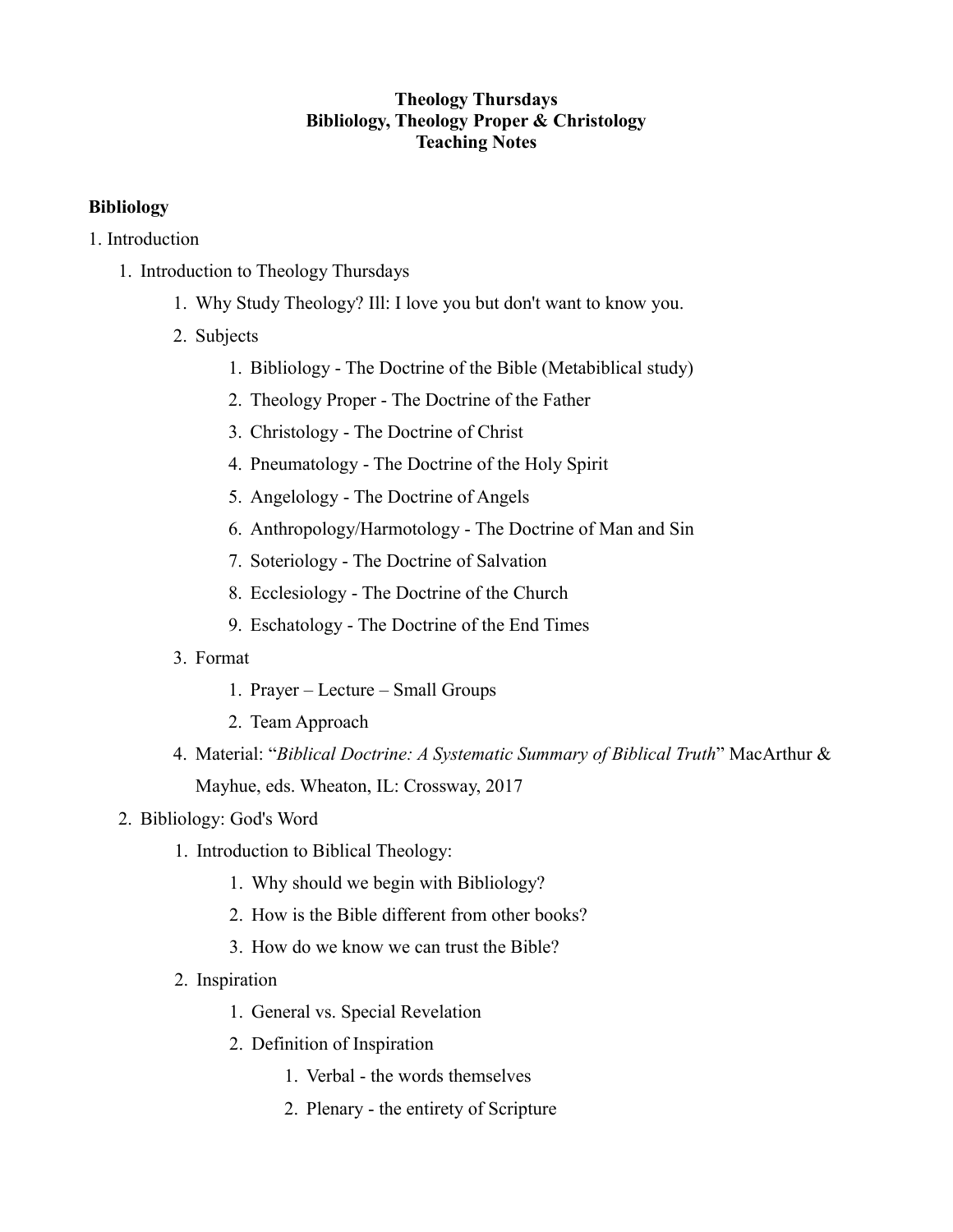- 3. Original Autographs
	- 1. Not verse divisions, maps, study points, footnotes, interpretive translations, etc.
- 4. Used People, Pens and Personal Writing Styles
- 3. Hebrews 1:1-3, 2 Peter 1:20-21, 2 Timothy 3:16
- 3. Authority Why does the Bible have authority?
	- 1. Because it is Inspired by God, and...
	- 2. Because God Has Absolute Authority 1 Tim 1:17
- 4. Sufficiency Is the Bible all we need?
	- 1. Psalm 19.7-11, Psalm 119.105, 2 Tim 3:15-17
	- 2. Definition of Sufficiency: "The Scriptures provide everything we need to live out the Christian life."
		- 1. Doesn't mean that we do not need other writings.
		- 2. What about "no creed but the Bible...?"
- 5. Inerrancy & infallibility
	- 1. Definition of inerrancy: without error in the original manuscripts
	- 2. Definition of infallibility: unable to lead astray or fail
	- 3. Jesus on the inerrancy of Scripture: John 17:7, Matthew 5:18, John 10:35

#### 6. Preservation

- 1. God has preserved his Word.
- 2. How do we know this?
	- 1. A word on Textual Criticism & Bible Translations
		- 1. Scribal Errors, Omit and Additions, Reasoning (E.g, John 7:53- 8:11)
		- 2. Formal vs. Informal Equivalence
- 7. Canonicity
	- 1. RCC vs. Protestant views on canonicity
		- 1. Determine or decree vs. discover and discern
	- 2. Internal Evidence + Authorship, Doctrinal Consistency, Acceptance
	- 3. Grudem on Jesus and NT Writers: "*Jesus and the New Testament authors quote various parts of the Old Testament Scriptures as divinely authoritative over 295 times, but not once do they cite any statement from the books of the Apocrypha or any other writings as having divine authority*." (Note: "*Jude 14–15 does cite 1*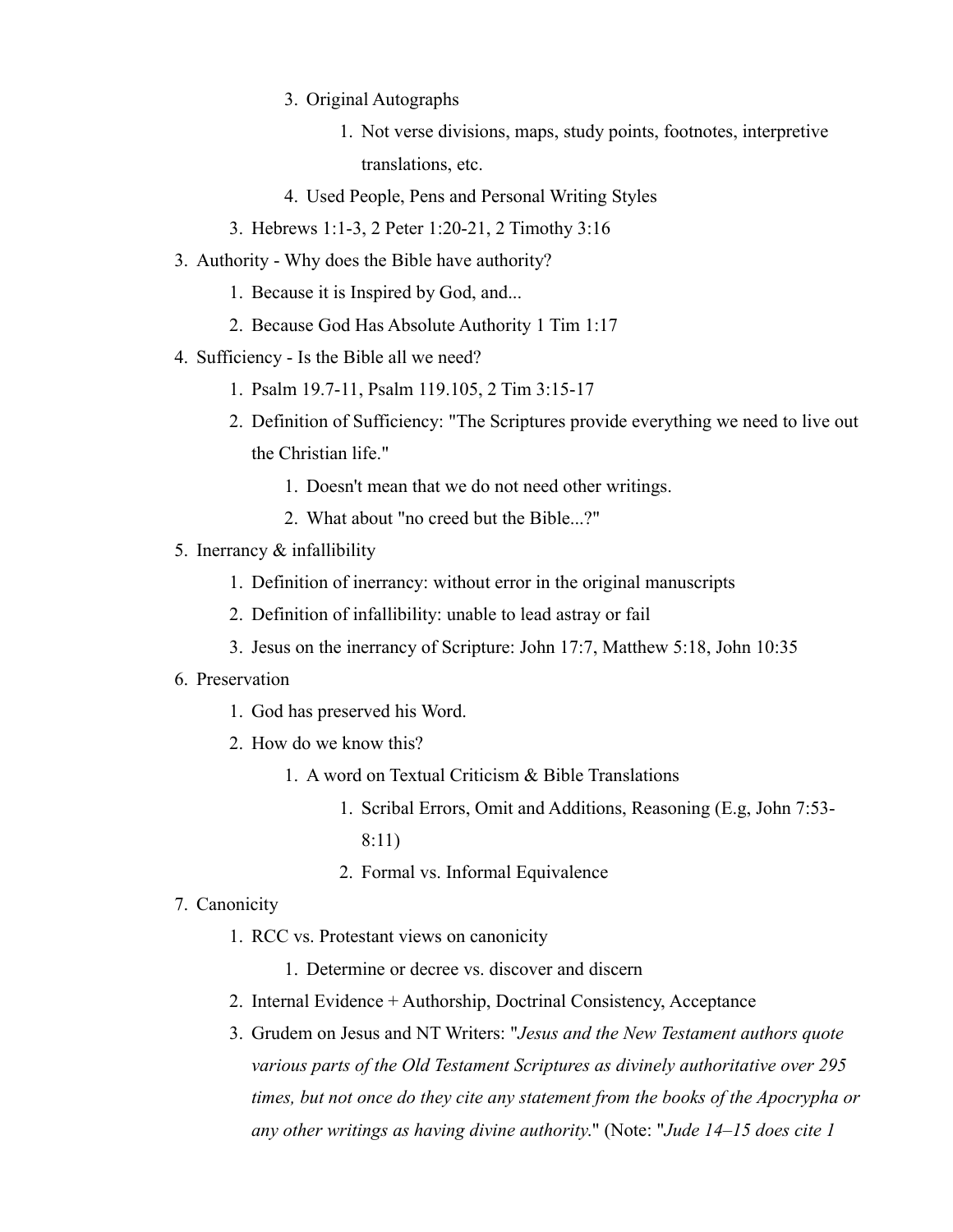*Enoch 60:8 and 1:9, and Paul at least twice quotes pagan Greek authors (see Acts 17:28; Titus 1:12), but these citations are more for purposes of illustration than proof. Never are the works introduced with a phrase like, "God says," or "Scripture says," or "it is written," phrases that imply the attribution of divine authority to the words cited. (It should be noted that neither 1 Enoch nor the authors cited by Paul are part of the Apocrypha.) No book of the Apocrypha is even mentioned in the New Testamen*t."

- 1. Catholic Bible Includes: Tobit, Judith, Wisdom, Sirach, Baruch, I and II Maccabees - plus sections of Esther and Daniel which are absent from the Protestant OT. Protestant Christians do not accept these writings as inspired by God and refer to them as the "Apocrypha".
- 8. The Bible in the Local Church
	- 1. Public Reading, Preaching and Teaching
	- 2. Final Authority for Faith and Practice
		- 1. Truth vs. False Teaching (2 Timothy 4:3-4)
- 9. The Bible in the Life of a Believer
	- 1. Know, Cherish, Obey, and Apply
	- 2. 1 Thessalonians 2:13, 1 Peter 2:2, Matthew 4:4

#### **Theology Proper**

- 1. Introduction
	- 1. Why Study God?
	- 2. Relationship with Bibliology and Theology Proper
	- 2. God Exists
		- 1. Biblical Proofs (Primary Evidence)
		- 2. Knowability vs. Incomprehensibility of God
		- 3. Natural Proofs (Secondary Evidence)
			- 1. Ontological (Man Thinks He Exists therefore he must), Cosmological (Ultimate Cause) and Teleological (Design = Designer) and Moral Arguments
			- 2. Response: Weak proofs, but strong testimonies
	- 3. God's Names
		- 1. Yahweh (and Compounds)
			- 1. Yahweh-Yireh (provider)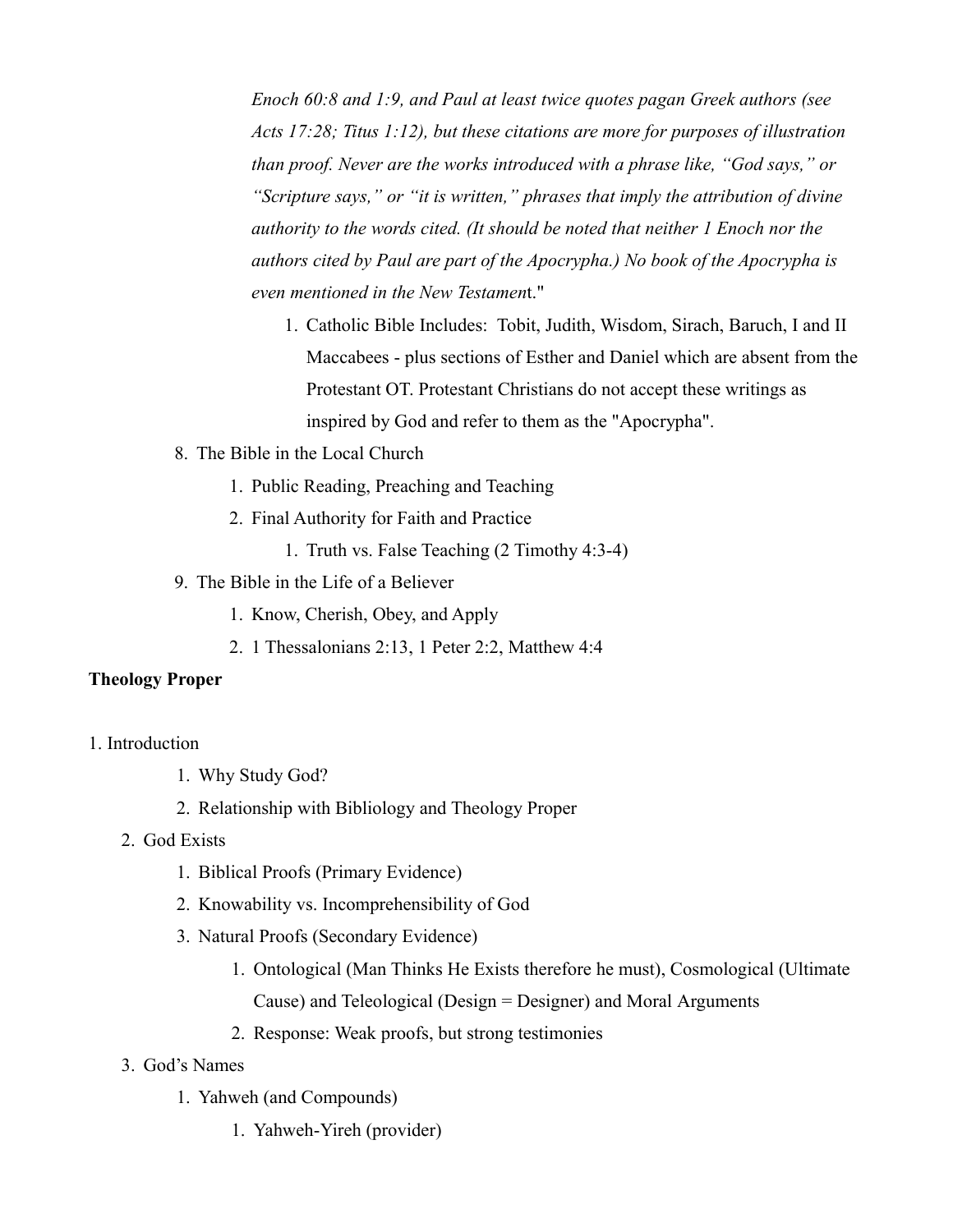- 2. Yahweh-Nisse (banner)
- 3. Yahweh-Shalom (peace)
- 2. El (and Compounds)
	- 1. Elohim (Why it's Plural)
	- 2. El-Elyon (God most High)
	- 3. El-Shadai (Almighty)
- 4. God's Attributes
	- 1. Incommunicable Attributes (Unique to God)
		- 1. Independence
		- 2. Immutability
		- 3. Eternality
		- 4. Omnipotence
		- 5. Omniscience
		- 6. Omnipresence
		- 7. Perfection
	- 2. Communicable Attributes (Transferred to Man) image bearers
		- 1. Spiritual
		- 2. Good
		- 3. Holy/Righteous
		- 4. Will
- 5. The Triune God
	- 1. Explanation
	- 2. OT Evidence
	- 3. NT Evidence
	- 4. Word 'Trinity' Not in the Bible (Still true?)
- 6. God's Decree
	- 1. Characteristics
	- 2. Objections and Responses
- 7. God's Providence
	- 1. Preservation of the Universe
	- 2. Concurrence of All Events
	- 3. Governance of All Things
- 8. The Problem of Evil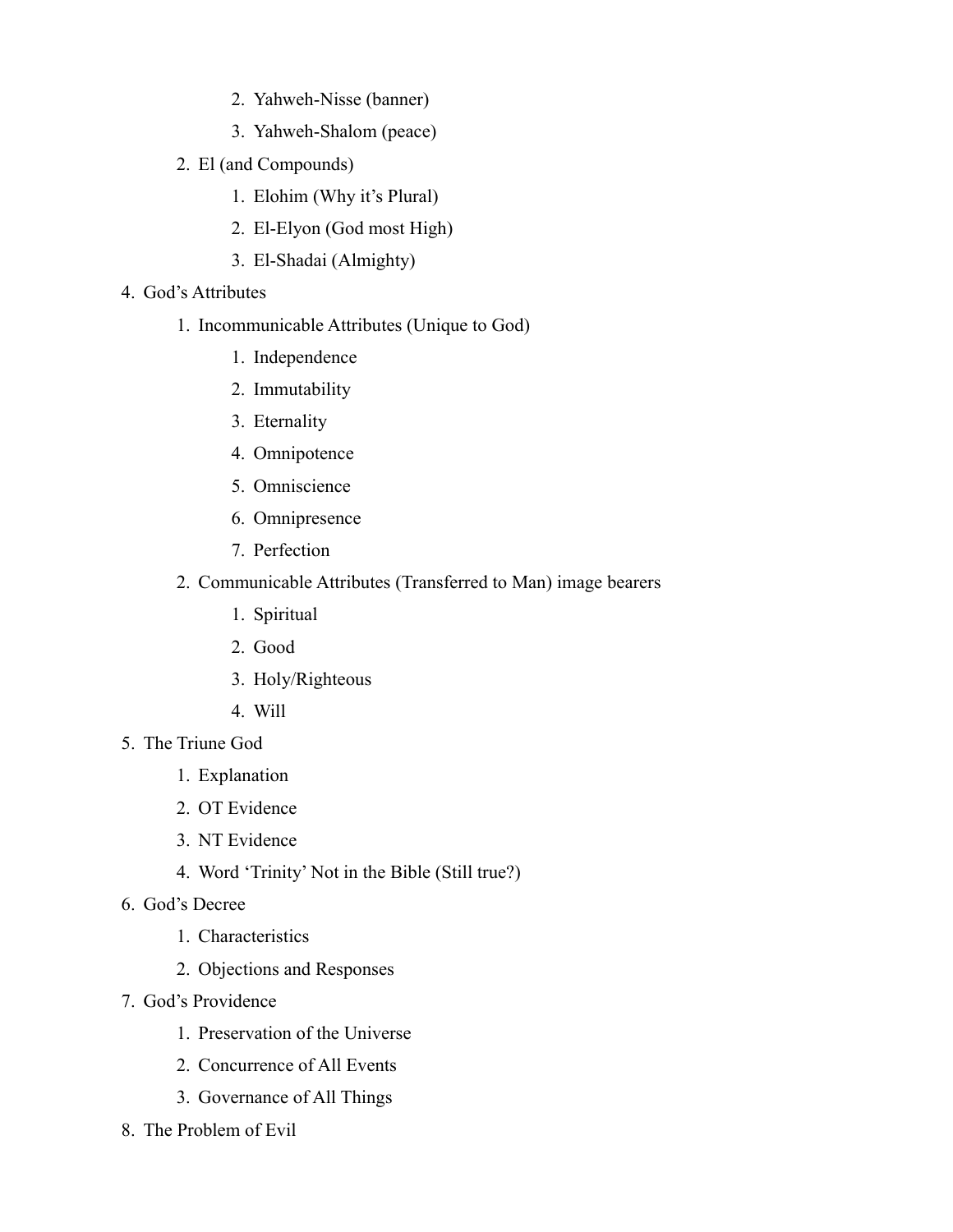- 1. John Frame's Classic Problem of Evil
	- 1. Premise 1: All powerful God would be able to prevent evil
	- 2. Premise 2: All good God would want to prevent evil
	- 3. Premise 3: There is evil
	- 4. Conclusion: God is not all powerful and/or all good.
- 2. Response: Theodicy
- 3. Biblical perspective of Evil
- 9. Glorifying God
	- 1. Definition of Glory
	- 2. Biblical Evidence for God's Purpose to Glorify Himself
	- 3. Why God's Glory is the Greatest Good

### **Christology**

1. Introduction

- 1. Where we left off: Don't name your kid Ichabod
	- 1. DQ: What is God's glory?
		- 1. The manifestation of his perfections. (Ill: Pianist)
		- 2. How do we give God glory?
	- 2. God's Glory and us: 1 Peter 1:7-9, 2 Cor 3:18
	- 3. Our Greatest Good: Romans 5:2, Romans 8:18
- 2. From Bibliology comes Christology (Review)
	- 1. DQ: Why does the Bible hold sway in our lives?

#### 2. The Person of Christ

- 1. Hypostatic Union:
	- 1. Fully God
		- 1. YAHWEH used of Jesus: Hebrews 1:10-12 (cf. Psalm 102) Matthew 3:3 (cf. Isaiah 40:3)
		- 2. Attributes of Deity:
			- 1. Omnipotence (Matthew 8:26-27)
			- 2. Eternality: Before Abraham Was, I AM: John 8:58
			- 3. Creator: John 1:1-3, Colossians 1:16
			- 4. Omniscience: Mark 2:8, John 21:17, John 1:48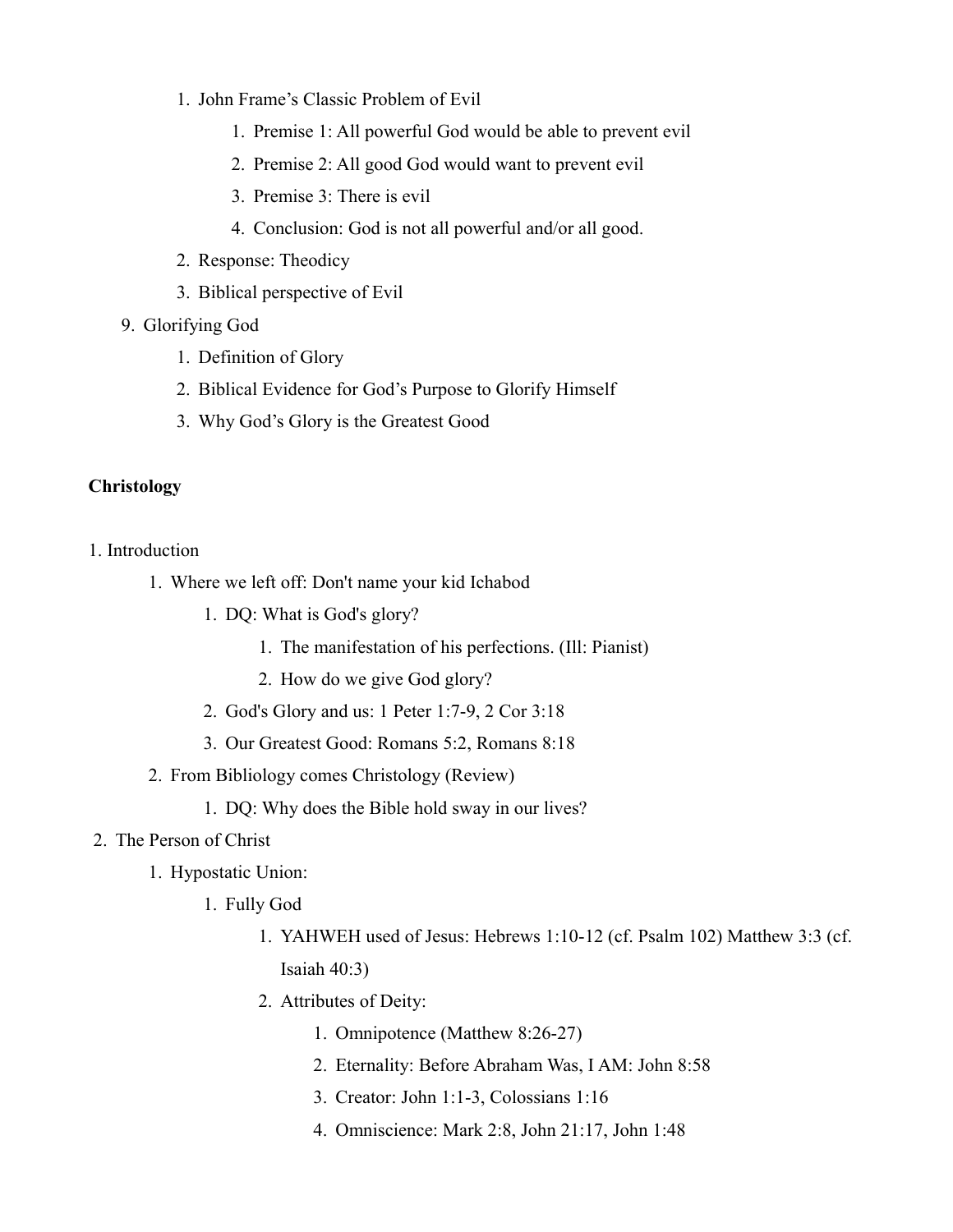- 5. Omnipresence: (Not affirmed during earthly ministry) Matthew 18:20
- 3. Significance of Deity? (DQ: What is the big deal about Jesus' deity?)
	- 1. Salvation is of the Lord
	- 2. Only an infinite God could bear the full penalty of sins of all people who would believe in him.
	- 3. Only God can forgive sin. Mark 2:5-7
	- 4. We worship Christ. Phil 2:10, Matthew 14:33
- 2. Fully Man
	- 1. Incarnation: John 1:14
	- 2. Virgin birth: Matt 1:18
		- 1. DQ: Significance of the Virgin Birth?
			- 1. Salvation is of the Lord
			- 2. United Full Deity and Full Humanity
			- 3. True Humanity, With No Inherited Sin (Luke 1:35)
	- 3. Real Human Body
		- 1. Human Weaknesses?
			- 1. Became tired: John 4:6
			- 2. Became thirsty: John 19:28
			- 3. Slept: Mark 4:38
			- 4. Died
	- 4. Sinlessness: 2 Corinthians 5:21, Hebrews 4:15
		- 1. DQ: Could Jesus have sinned? (Think about the temptation). Was his temptation real.
			- 1. Wayne Grudem: The Bible tells us that "Jesus was tempted" and "Jesus was fully man" and "Jesus was fully God" and "God cannot be tempted."
	- 5. Significance of the Humanity of Christ?
		- 1. Identified with us
		- 2. Suitable Sacrifice
		- 3. He had to be able to die
- 3. Kenosis Theory
	- 1. Philippians 2:7
- 4. Combining the Natures